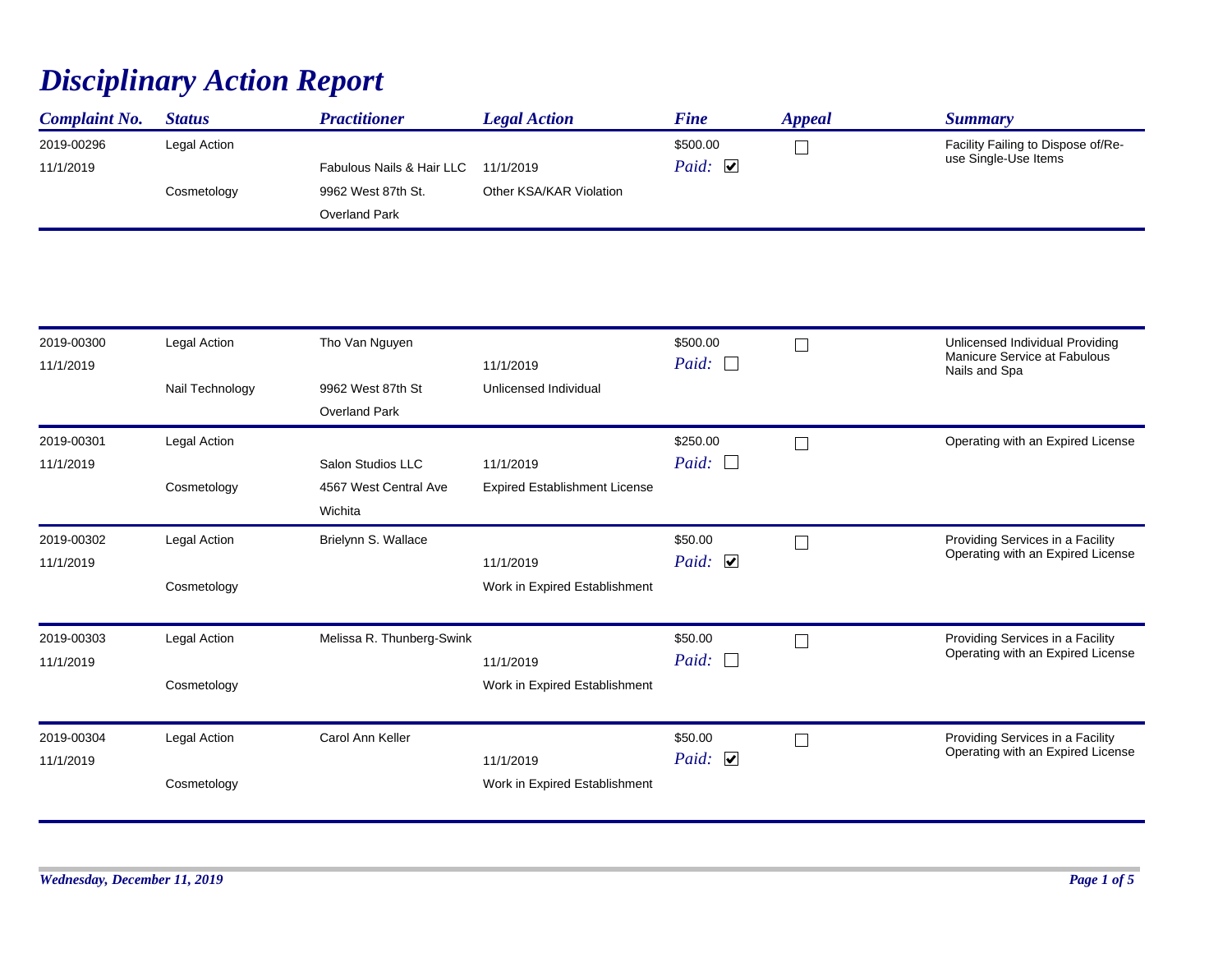| <b>Complaint No.</b>    | <b>Status</b>       | <b>Practitioner</b>                                            | <b>Legal Action</b>                  | <b>Fine</b>                      | <b>Appeal</b> | <b>Summary</b>                                                        |
|-------------------------|---------------------|----------------------------------------------------------------|--------------------------------------|----------------------------------|---------------|-----------------------------------------------------------------------|
| 2019-00305<br>11/1/2019 | Legal Action        | Ashley L. Eischen                                              | 11/1/2019                            | \$50.00<br>Paid:<br>$\mathbf{L}$ | $\Box$        | Providing Services in a Facility<br>Operating with an Expired License |
|                         | Cosmetology         |                                                                | Work in Expired Establishment        |                                  |               |                                                                       |
| 2019-00306              | Legal Action        | Janet L. Hadley                                                |                                      | \$50.00                          | $\Box$        | Providing Services in a Facility<br>Operating with an Expired License |
| 11/1/2019               |                     |                                                                | 11/1/2019                            | Paid: $\Box$                     |               |                                                                       |
|                         | Cosmetology         |                                                                | Work in Expired Establishment        |                                  |               |                                                                       |
| 2019-00307              | Legal Action        | Konni Jo Pharis                                                |                                      | \$50.00                          | $\Box$        | Providing Services in a Facility<br>Operating with an Expired License |
| 11/1/2019               |                     |                                                                | 11/1/2019                            | Paid: $\Box$                     |               |                                                                       |
|                         | Cosmetology         |                                                                | Work in Expired Establishment        |                                  |               |                                                                       |
| 2019-00308              | Legal Action        |                                                                |                                      | \$250.00                         | П             | Operating with an Expired License                                     |
| 11/1/2019               |                     | Salon One Eleven                                               | 11/1/2019                            | Paid: $\Box$                     |               |                                                                       |
|                         | Cosmetology         | 111 South Baltimore                                            | <b>Expired Establishment License</b> |                                  |               |                                                                       |
|                         |                     | Derby                                                          |                                      |                                  |               |                                                                       |
| 2019-00311              | Legal Action        |                                                                |                                      | \$500.00                         | П             | Facility Failing to Dispose of/Re-<br>using Single-Use Items          |
| 11/1/2019               |                     | <b>BluSky Salon Suites</b>                                     | 11/1/2019                            | Paid: $\Box$                     |               |                                                                       |
|                         | Cosmetology         | 5051 West 134th St. Suite 1 Other KSA/KAR Violation<br>Leawood |                                      |                                  |               |                                                                       |
| 2019-00312              | Legal Action        |                                                                |                                      | \$500.00                         | $\Box$        | Facility Failing to Dispose of/Re-                                    |
| 11/1/2019               |                     | Salon 130                                                      | 11/1/2019                            | Paid:<br>$\Box$                  |               | using Single-Use Items                                                |
|                         | Cosmetology         | 13008 Stateline Road                                           | Other KSA/KAR Violation              |                                  |               |                                                                       |
|                         |                     | Leawood                                                        |                                      |                                  |               |                                                                       |
| 2019-00313              | <b>Legal Action</b> |                                                                |                                      | \$500.00                         | $\Box$        | Facility Failing to Dispose of/Re-                                    |
| 11/1/2019               | Nails Art           |                                                                | 11/1/2019                            | Paid: $\Box$                     |               | using Single-Use Items                                                |
|                         | Nail Technology     | 4844 State Avenue<br><b>Kansas City</b>                        | Other KSA/KAR Violation              |                                  |               |                                                                       |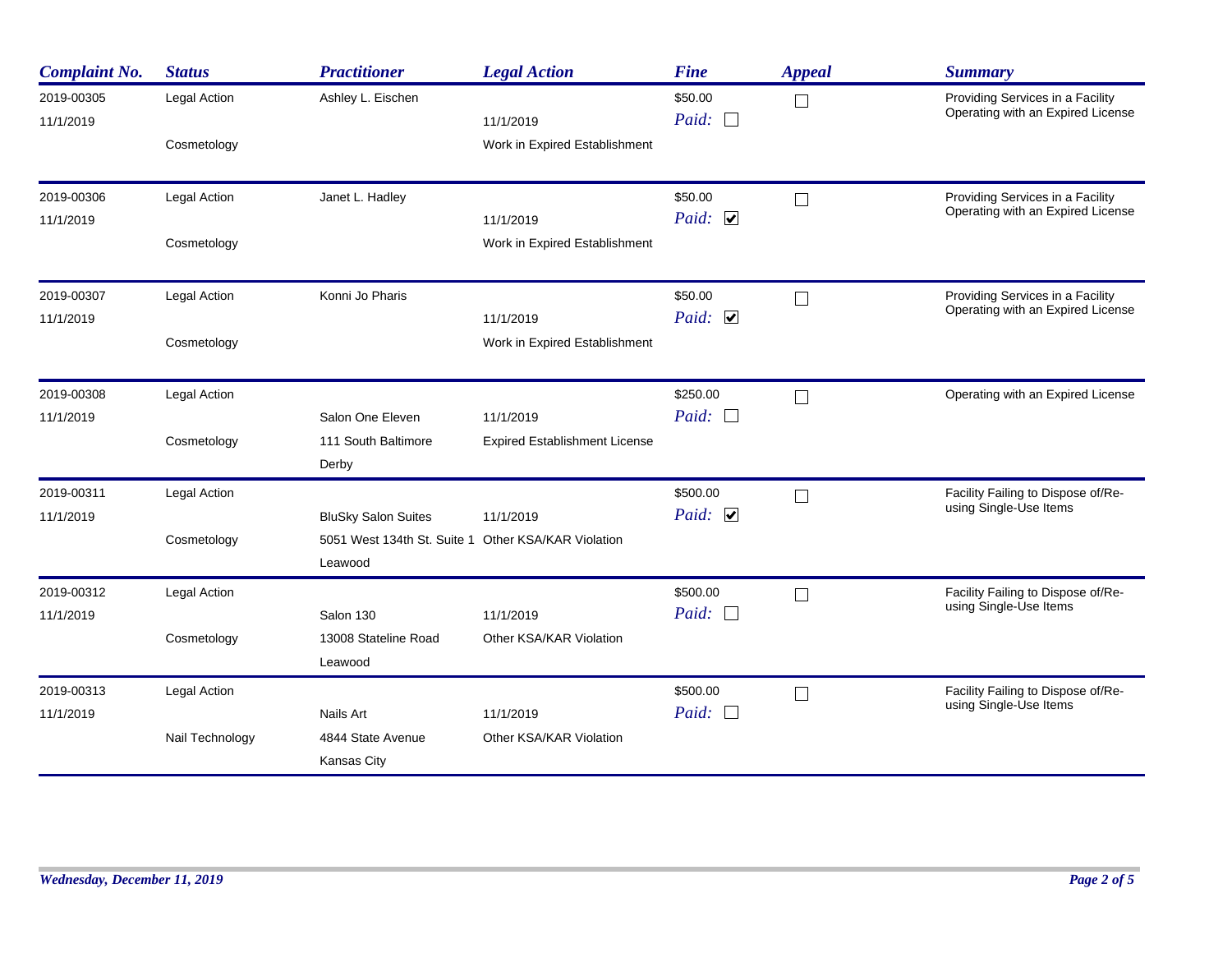| <b>Complaint No.</b>    | <b>Status</b>    | <b>Practitioner</b>                                 | <b>Legal Action</b>     | <b>Fine</b>       | <b>Appeal</b> | <b>Summary</b>                                                      |
|-------------------------|------------------|-----------------------------------------------------|-------------------------|-------------------|---------------|---------------------------------------------------------------------|
| 2019-00314<br>11/1/2019 | Legal Action     | Nails Art                                           | 11/1/2019               | \$500.00<br>Paid: | $\Box$        | Facility Failing to Dispose of/Re-<br>using Single-Use Items        |
|                         | <b>Esthetics</b> | 4844 State Ave                                      | Other KSA/KAR Violation |                   |               |                                                                     |
|                         |                  | Kansas City                                         |                         |                   |               |                                                                     |
| 2019-00315              | Legal Action     |                                                     |                         | \$500.00          | $\Box$        | Facility Failing to Dispose of/Re-                                  |
| 11/1/2019               |                  | <b>Tiara Nails</b>                                  | 11/1/2019               | Paid: $\Box$      |               | using Single-Use Items                                              |
|                         | Nail Technology  | 10940 Parallel Parkway Suit Other KSA/KAR Violation |                         |                   |               |                                                                     |
|                         |                  | Kansas City                                         |                         |                   |               |                                                                     |
| 2019-00316              | Legal Action     |                                                     |                         | \$500.00          | $\Box$        | Facility Failing to Dispose of/Re-                                  |
| 11/1/2019               |                  | <b>USA Nails</b>                                    | 11/1/2019               | Paid:             |               | using Single-Use Items                                              |
|                         | Nail Technology  | 2110 South 4th Street                               | Other KSA/KAR Violation |                   |               |                                                                     |
|                         |                  | Leavenworth                                         |                         |                   |               |                                                                     |
| 2019-00317              | Legal Action     |                                                     |                         | \$250.00          | $\Box$        | Facility Failed to have Proper                                      |
| 11/1/2019               |                  | Tips & Toes                                         | 11/1/2019               | Paid: $\Box$      |               | /Correct Disinfectant                                               |
|                         | <b>Esthetics</b> | 2441 North Maize Road #11 Other KSA/KAR Violation   |                         |                   |               |                                                                     |
|                         |                  | Wichita                                             |                         |                   |               |                                                                     |
| 2019-00318              | Legal Action     |                                                     |                         | \$250.00          | $\Box$        | Facility Failed to have Proper                                      |
| 11/1/2019               |                  | <b>Sport Clips</b>                                  | 11/1/2019               | Paid: $\Box$      |               | /Correct Disinfectant                                               |
|                         | Cosmetology      | 705 North 3rd Place Suite E Other KSA/KAR Violation |                         |                   |               |                                                                     |
|                         |                  | Manhattan                                           |                         |                   |               |                                                                     |
| 2019-00319              | Legal Action     |                                                     |                         | \$1,500.00        | $\Box$        | Facility Failing to Dispose of/Re-                                  |
| 11/1/2019               |                  | <b>K&amp;L Nails</b>                                | 11/1/2019               | Paid: $\Box$      |               | using Single-Use Items & Facility<br>Failed to Cooperate/Interfere  |
|                         | Nail Technology  | 606 North Main Street                               | Other KSA/KAR Violation |                   |               | During the Inspection                                               |
|                         |                  | El Dorado                                           |                         |                   |               |                                                                     |
| 2019-00320              | Legal Action     |                                                     |                         | \$2,250.00        | $\Box$        | Facility Failing to Dispose of/Re-                                  |
| 11/1/2019               |                  | Nail Lounge                                         | 11/1/2019               | Paid:             |               | using Single-Use Items, Failing to<br>Properly Clean& Disinfect the |
|                         | Nail Technology  | 10410 West Maple Street S Other KSA/KAR Violation   |                         |                   |               | Pedicure Equipment, Failed to<br>have Proper / Correct Disinfectant |
|                         |                  | Wichita                                             |                         |                   |               | &Interfere During the Inspection                                    |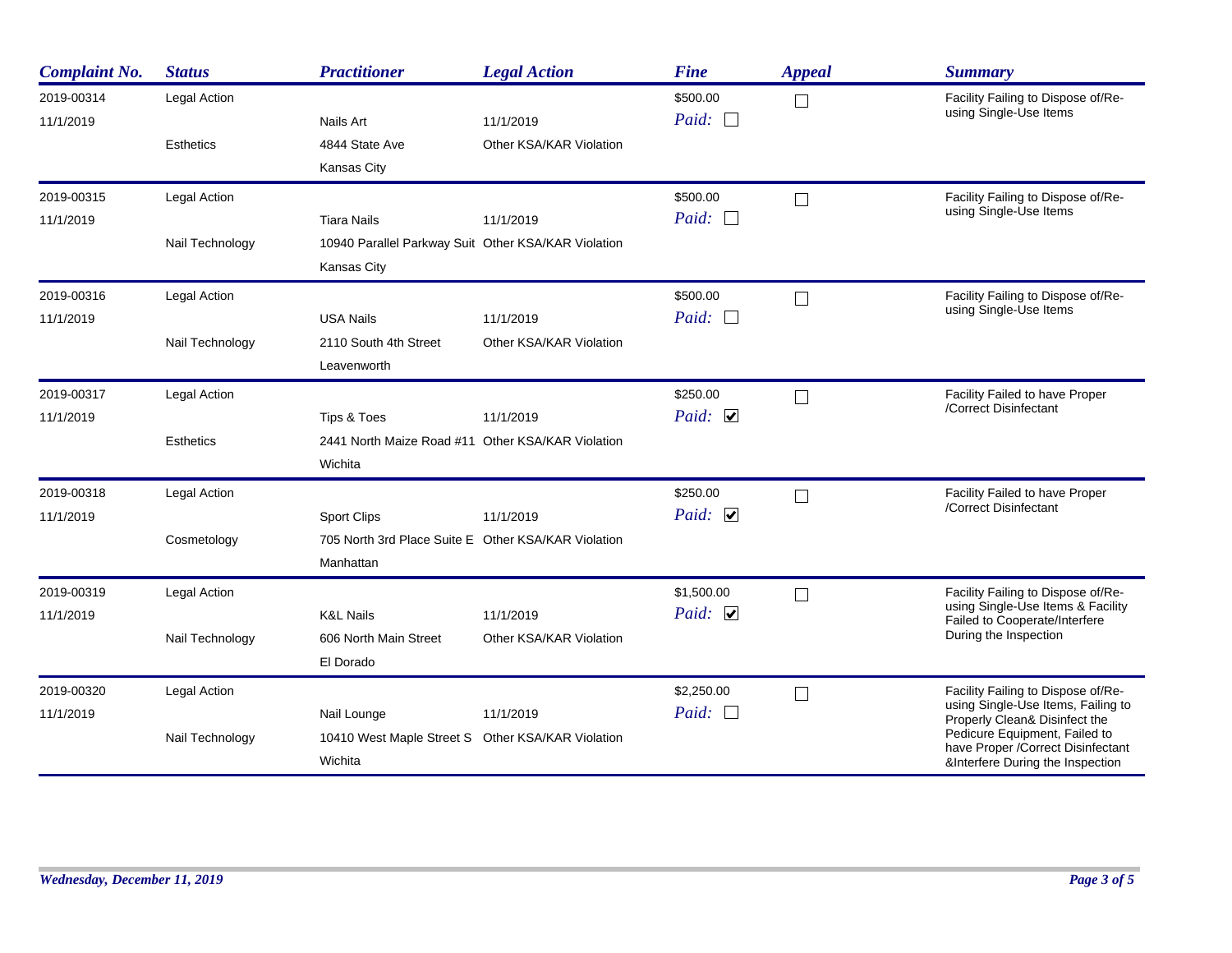| <b>Complaint No.</b>    | <b>Status</b>             | <b>Practitioner</b>                    | <b>Legal Action</b>                  | <b>Fine</b>              | <b>Appeal</b>               | <b>Summary</b>                                                        |
|-------------------------|---------------------------|----------------------------------------|--------------------------------------|--------------------------|-----------------------------|-----------------------------------------------------------------------|
| 2019-00322<br>11/1/2019 | Legal Action              | Studio 96                              | 11/1/2019                            | \$250.00<br>Paid: $\Box$ | $\Box$                      | Facility Failed to have Proper<br>/Correct Disinfectant               |
|                         | Cosmetology               | 614 North Second Ave<br>Dodge City     | Other KSA/KAR Violation              |                          |                             |                                                                       |
| 2019-00326              | Legal Action              |                                        |                                      | \$250.00                 | $\overline{\phantom{a}}$    | Operating with an Expired License                                     |
| 11/1/2019               |                           | Walk Out Perfect Hair & Mo 11/1/2019   |                                      | Paid: $\Box$             |                             |                                                                       |
|                         | Cosmetology               | 1215 East 4th Street<br>Pittsburg      | <b>Expired Establishment License</b> |                          |                             |                                                                       |
| 2019-00327              | Legal Action              | Briana D. Edwards                      |                                      | \$50.00                  | $\Box$                      | Providing Services in a Facility<br>Operating with an Expired License |
| 11/1/2019               | Paid: $\Box$<br>11/1/2019 |                                        |                                      |                          |                             |                                                                       |
|                         | Cosmetology               |                                        | Work in Expired Establishment        |                          |                             |                                                                       |
| 2019-00328              | Legal Action              | Pamela L. Sparkes                      |                                      | \$50.00                  | - 1                         | Providing Services in a Facility                                      |
| 11/1/2019               |                           |                                        | 11/1/2019                            | Paid: $\Box$             |                             | Operating with an Expired License                                     |
|                         | Cosmetology               |                                        | Work in Expired Establishment        |                          |                             |                                                                       |
| 2019-00329              | Legal Action              | Teresa L Dixon                         |                                      | \$50.00                  | $\overline{\phantom{a}}$    | Providing Services in a Facility                                      |
| 11/1/2019               |                           |                                        | 11/1/2019                            | Paid:<br>$\Box$          |                             | Operating with an Expired License                                     |
|                         | Cosmetology               |                                        | Work in Expired Establishment        |                          |                             |                                                                       |
| 2019-00330              | Legal Action              | Kelsey Nichole Lohrenz                 |                                      | \$250.00                 | $\Box$                      | <b>Providing Cosmetology Services</b>                                 |
| 11/1/2019               |                           |                                        | 11/1/2019                            | Paid: $\Box$             |                             | with an Expired License                                               |
|                         | Cosmetology               |                                        | <b>Expired Practitioner License</b>  |                          |                             |                                                                       |
| 2019-00332              | Legal Action              |                                        |                                      | \$500.00                 | $\mathcal{L}_{\mathcal{A}}$ | Facility Failing to Dispose of/Re-<br>using Single-Use Items          |
| 11/1/2019               |                           | <b>Rose Nails</b>                      | 11/1/2019                            | Paid: $\Box$             |                             |                                                                       |
|                         | Nail Technology           | 4175 Somerset Drive<br>Prairie Village | Other KSA/KAR Violation              |                          |                             |                                                                       |